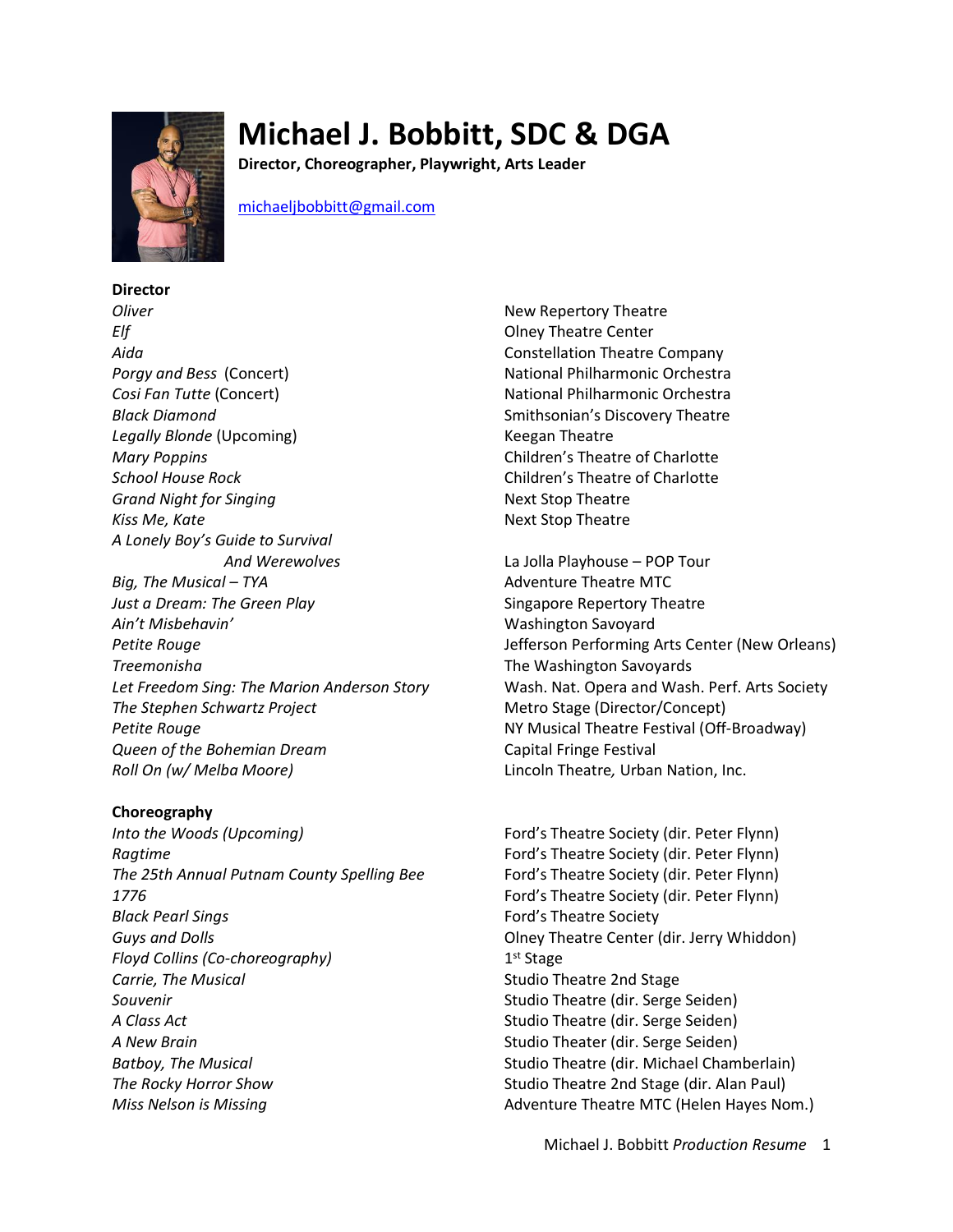**Shlemiel The First** Theatre J **Spunk** Tribute Productions *Arsenic and Old Lace* CenterStage (dir. Irene Lewis) *Crumbs from the Table of Joy* CenterStage (dir. David Schweizer) *Vigils* Woolly Mammoth Theatre Co. *Measure for Pleasure* Woolly Mammoth Theatre Co. *Wintertime* Roundhouse Theater Co. (dir. Lou Jacob) *Othello* Shakespeare Theatre (dir. Michael Kahn) *Timon of Athens* Shakespeare Theatre (dir. Michael Kahn) *Two Gentlemen from Verona* Shakespeare Theatre (dir. PJ Paparelli) *The Adventures of Tom Sawyer* Kennedy Center YFP (dir. Nick Olcott) *Alexander, Who's Not… Going to Move!* Kennedy Center YFP (dir. Nick Olcott) *Blood Wedding* Washington Shakespeare Co. *Lyle the Crocodile* **Imagination Stage** Mel Tellis 2001 Mel Tellis Theatre (Branson, MO.) Cinema Expo '96 1996 Olympics and Pepsi Cola (Holland)

#### **Playwriting**

After Midnight (redux script) and a series of the Broadway Licensing

*Big, the musical* (Theatre for Young Audience version) Adventure Theatre/First Stage Milwaukee

*Bingo Long and the Traveling All-Stars and Motor Kings* National Alliance for Musical Theatre

**The Stephen Schwartz Project** Metro Stage *Black Diamond* Smithsonian's Discovery Theatre

*Mirandy and Brother Wind* **Adventure Theatre MTC (Helen Hayes Nom.)** Adventure Theatre MTC (Helen Hayes Nom.) **Good Night Moon Adventure Theatre/Tribute Productions Adventure Theatre/Tribute Productions** (Helen Hayes Nom.) *A Year with Frog and Toad* Roundhouse Theatre Co. (dir. Nick Olcott) *Once On This Island* Roundhouse Theatre Co. (dir. Scot Reese) *Love's Labours Lost* Washington Shakespeare Co. (dir. PJ Paparelli) In the Mood USO Presents: National Tour (Assoc. Choreo.)

*Make Way for Duckling (Upcoming)* Adventure Theatre & Wheelock Family Theatre *Blueberries for Sal* Adventure Theatre & Children's Theatre of NY Bob Marley's Three Little Birds **Adventure Theatre, New Victory Theatre &** National Tour *Garfield, the Musical with Cattitude* Adventure Theatre (Published by Rogers and Hammerstein Theatricals) *Jumanji* **Adventure Theatre** *Adventure* Theatre **Caps for Sale** Caps for Sale Caps for Sale Caps for Sale Caps for Sale Caps for Sale Caps for Sale Caps for Sale Caps for Sale Caps for Sale Caps for Sale Caps for Sale Caps for Sale Caps for Sale Caps for Sale Caps for S National Tour Published by Musical Theatre International *Mirandy and Brother Wind* Adventure Theatre/African Continuum Theatre & Published by Plays for Young Audiences (Producer/writer Initiative with Theatre Under The Stars) & Howard University *The Yellow Rose of Texas* Kennedy Center's Page to Stage Festival *Redskins vs. the Rockettes* Sporticulture Festival (Active Cultures Theatre) **Say It Ain't So!** Kennedy Centers Page to Stage Festival *How Old Is a Hero?* **Smithsonian's Discovery Theatre Smithsonian's Discovery Theatre**